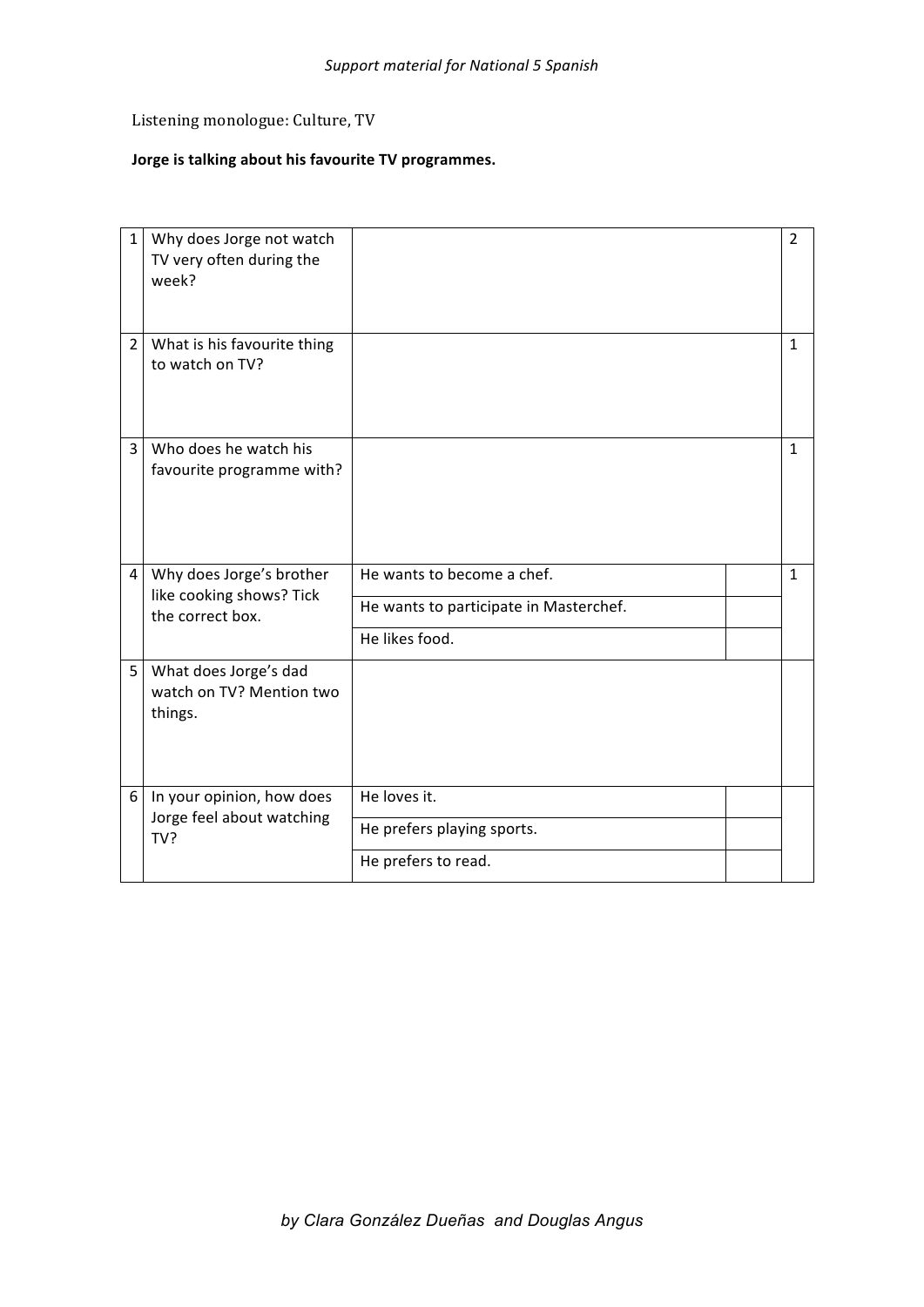Listening dialogue: Culture, TV

| $\mathbf{1}$   | How does María feel<br>about watching<br>television?                                     |                                                                                                                                       | 1              |
|----------------|------------------------------------------------------------------------------------------|---------------------------------------------------------------------------------------------------------------------------------------|----------------|
|                | 2 Which two types of<br>programs does María<br>like watching?                            |                                                                                                                                       | $\overline{2}$ |
|                | 3 She says which types<br>of series she likes.<br>Mention one of them.                   |                                                                                                                                       | 1              |
|                | 4 Which types of series<br>does she not like?<br>Why?                                    |                                                                                                                                       | $\overline{2}$ |
|                | 5 María likes a<br>programme called<br>¡Mira quién baila! Who<br>takes part in the show? |                                                                                                                                       | $\overline{2}$ |
|                | 6 Mention one kind of<br>programme her<br>mother likes.                                  |                                                                                                                                       | 1              |
| $\overline{7}$ | What does her father<br>do when she is<br>watching a programme<br>he does not like?      |                                                                                                                                       | $\overline{2}$ |
|                | 8 Which of the following<br>is true? Tick one box.                                       | María does not watch many series because she<br>has to study.<br>María prefers films over series.<br>María prefers series over films. | $\mathbf{1}$   |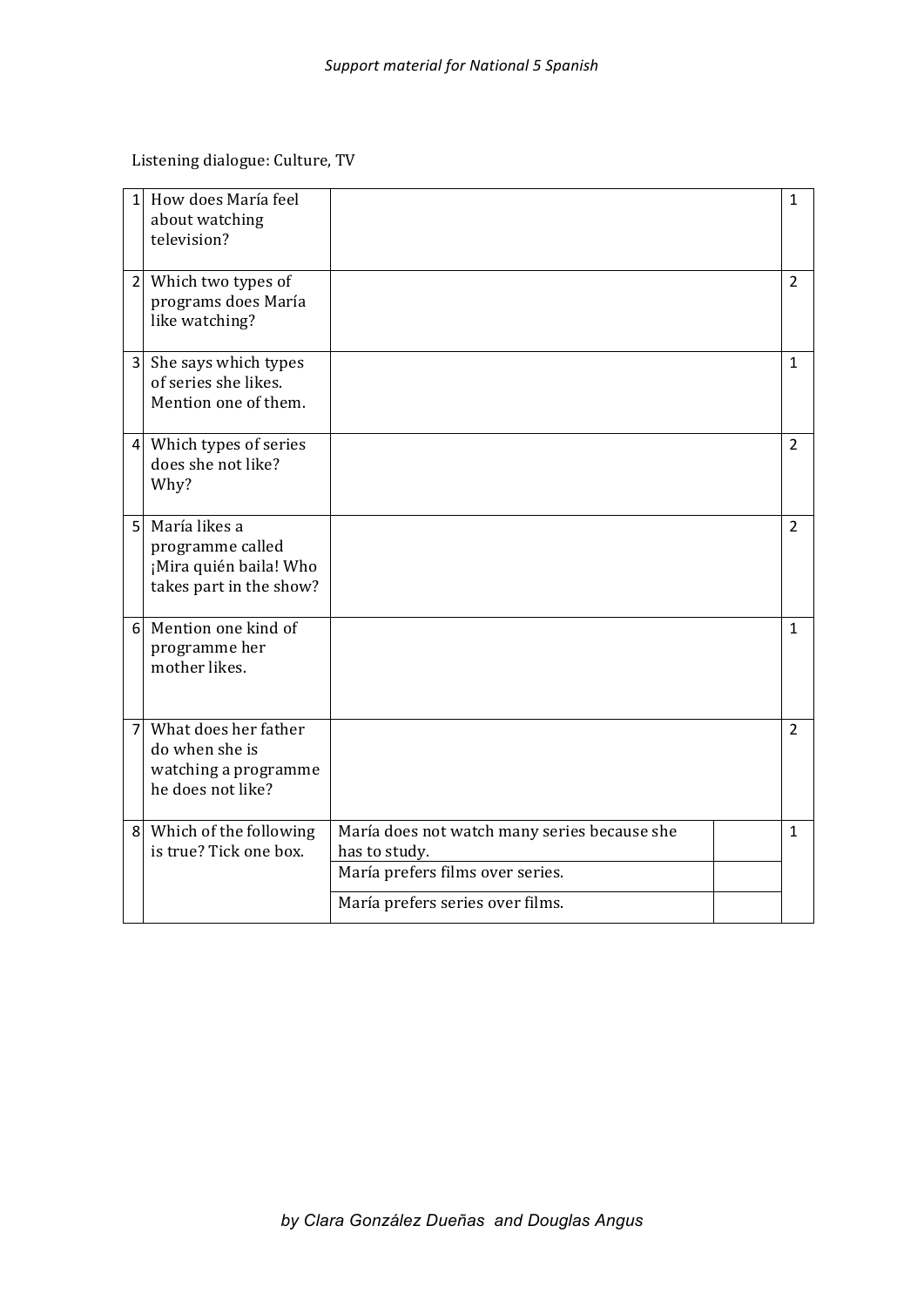Listening monologue: Culture, planning a trip

## **Juan** is talking about planning a trip to the Basque Country.

| $\mathbf{1}$   | When are Juan and his<br>family going to the<br><b>Basque Country?</b>                                                      |                                                                                                                                          | $\mathbf{1}$   |
|----------------|-----------------------------------------------------------------------------------------------------------------------------|------------------------------------------------------------------------------------------------------------------------------------------|----------------|
|                | Juan mentions two places<br>in the Basque Country.<br>For how long are they<br>staying in each?<br>Bilbao:<br>San Sebastián |                                                                                                                                          | $\overline{2}$ |
| 3              | Complete the sentence:                                                                                                      | Juan's mum works in                                                                                                                      | $\mathbf{1}$   |
| $\overline{4}$ | What are Juan and his<br>sister doing this<br>weekend? Mention one<br>thing.                                                |                                                                                                                                          | $\mathbf{1}$   |
| 5              | Mention one thing Juan is<br>interested in doing during<br>his holidays.                                                    |                                                                                                                                          | $\mathbf{1}$   |
| 6              | What do Juan and his<br>sister want to learn?                                                                               |                                                                                                                                          | $\mathbf{1}$   |
| $\overline{7}$ | Why is it important to<br>plan the holidays in<br>advance? Tick the box<br>with Ana's opinion:                              | Because the holidays are short and you need to<br>make the most of the time there.<br>Because otherwise everything will be fully booked. | $\mathbf{1}$   |
|                |                                                                                                                             | Because it helps to spend less money during the<br>holidays.                                                                             |                |